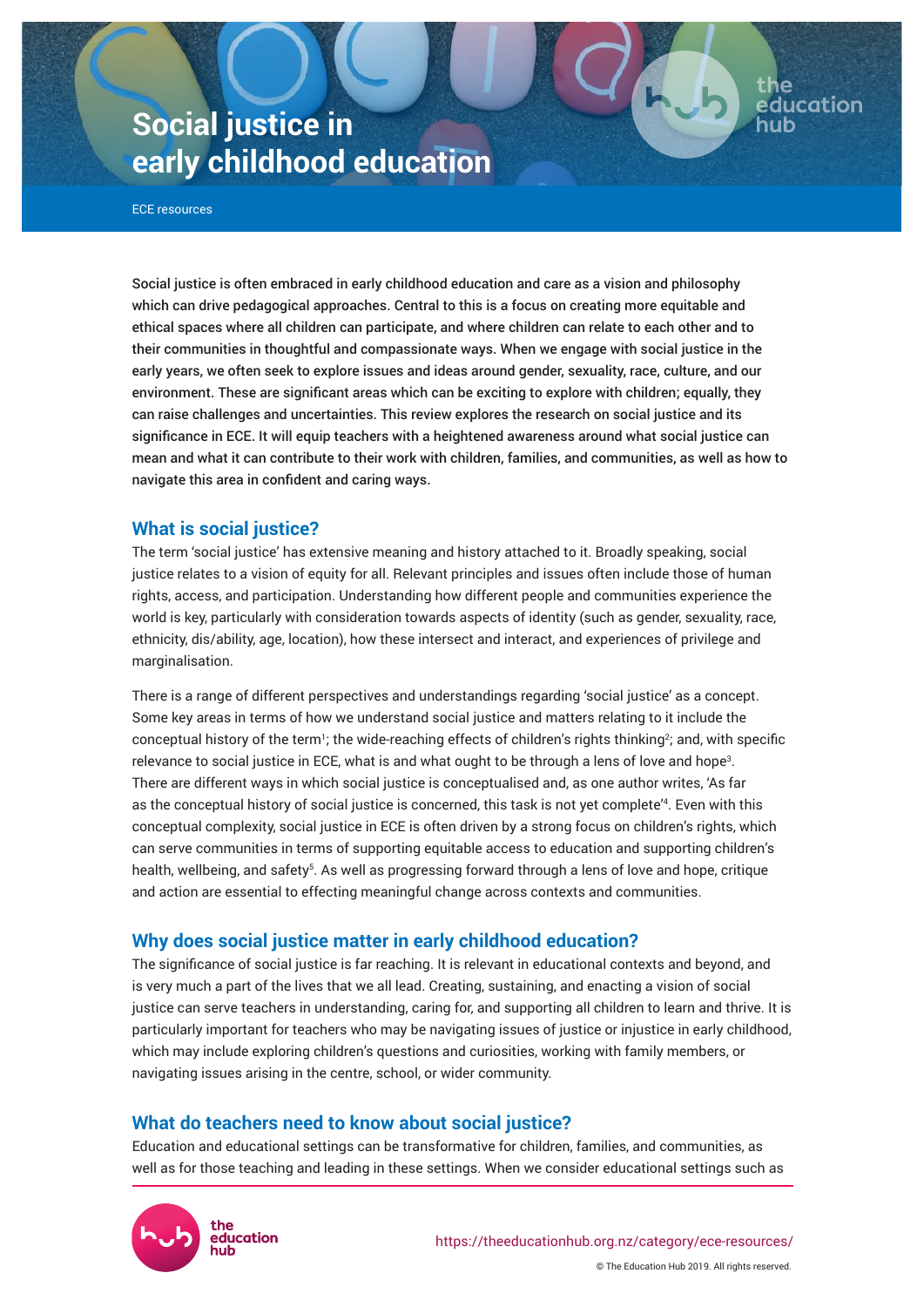early learning centres and schools as sites for change and transformation, there exists the potential to address issues of injustice. For example, one author writes:

Schools alone cannot transform the structural factors that lead to the maldistribution of wealth nor can they eliminate racism, sexism and other forms of social exclusion and cultural oppression. However, teachers in tandem with parents, teacher unions and community groups can play an active role in contesting inequitable education policies and practices, advocating for a fairer funding system for disadvantaged schools, developing more socially just curriculum and fostering a sense of optimism, belongingness and trust amongst students $6$ .

In ECE settings, there is ample opportunity to undertake work of this nature in collaborative ways. The strong partnerships formed in ECE between teachers, children, families, and communities are conducive to engagement with advocacy and activism, as well as teaching for social justice. Key here is thinking across aspects of identity including gender, sexuality, race, culture, faith, and/or dis/ability, and how they exist in tandem and interact. In other words, an intersectional mindset is valuable<sup>7</sup> . Continued mindfulness towards socioeconomic disadvantage and its impacts is also important, as this was identified as a limitation of teachers' practice relating to social justice $^{\rm 8}$  in a recent study.

An ongoing focus on children's lives and perspectives is also key. For example, a recent study exploring children's enactments of fairness in early years settings revealed that children think about and contend with fairness in complex, thoughtful, and contextual ways<sup>9</sup>. The findings of this study reinforce the strong [image of children](https://theeducationhub.org.nz/the-image-of-the-child/) held in ECE and the centrality of this to advocacy work $^{10}$ .

In addition to embracing a strong image of children and a consciousness towards multiple and intersecting aspects of identity, there are many practical considerations for teachers seeking to enact a vision of social justice.

## **What does it look like to enact a vision of social justice in practice?**

There are many ways in which ECE settings can be reimagined to honour and facilitate teaching for social justice. While there are principles, guidelines, and points of inspiration for teachers to embrace, there are also contextual considerations that must be factored in, such as the interests of children and the needs of the local community. Research reinforces the central importance of contextual relevance; for example, a recent study of Australian teachers in rural localities identified context and community as significant considerations<sup>11</sup>. The following section steps through more holistic considerations which can inform local contextualised decision-making.

Teaching for social justice involves meaningfully understanding children, their identities, and the lives they lead. This includes [recognition of children's cultures](https://theeducationhub.org.nz/maori-and-pasifika-cultural-perspectives-on-infant-toddler-care-2/) and engaging in [culturally responsive](https://theeducationhub.org.nz/culturally-responsive-pedagogy-in-ece/)  [pedagogies](https://theeducationhub.org.nz/culturally-responsive-pedagogy-in-ece/), which can integrate critical literacy approaches to different texts, multicultural literature, and print-rich environments which are representative of diversity<sup>12</sup>. Cultural competence is often advocated for in the early years; like social justice, this is a concept which is multi-faceted, with some ambiguity and contestation attached to it<sup>13</sup>. Research has been undertaken to understand teachers' understandings of and journeys with cultural competence, with resulting recommendations indicating that teachers should constantly question and reflect, and 'start from a place of not knowing; be open to possibilities; incorporate principles of respect, reciprocity, trust and understanding; all of which underpin Indigenous epistemologies and ways of doing'<sup>14</sup> .

Early childhood is a critical time for children to begin understanding and exploring gender<sup>15</sup>. As children navigate gender and their gendered lives $^{16}$ , it is important to examine discourses around gender $^{17}$ . There remains a persistent tendency in early years settings for gender to be binarised in everyday and

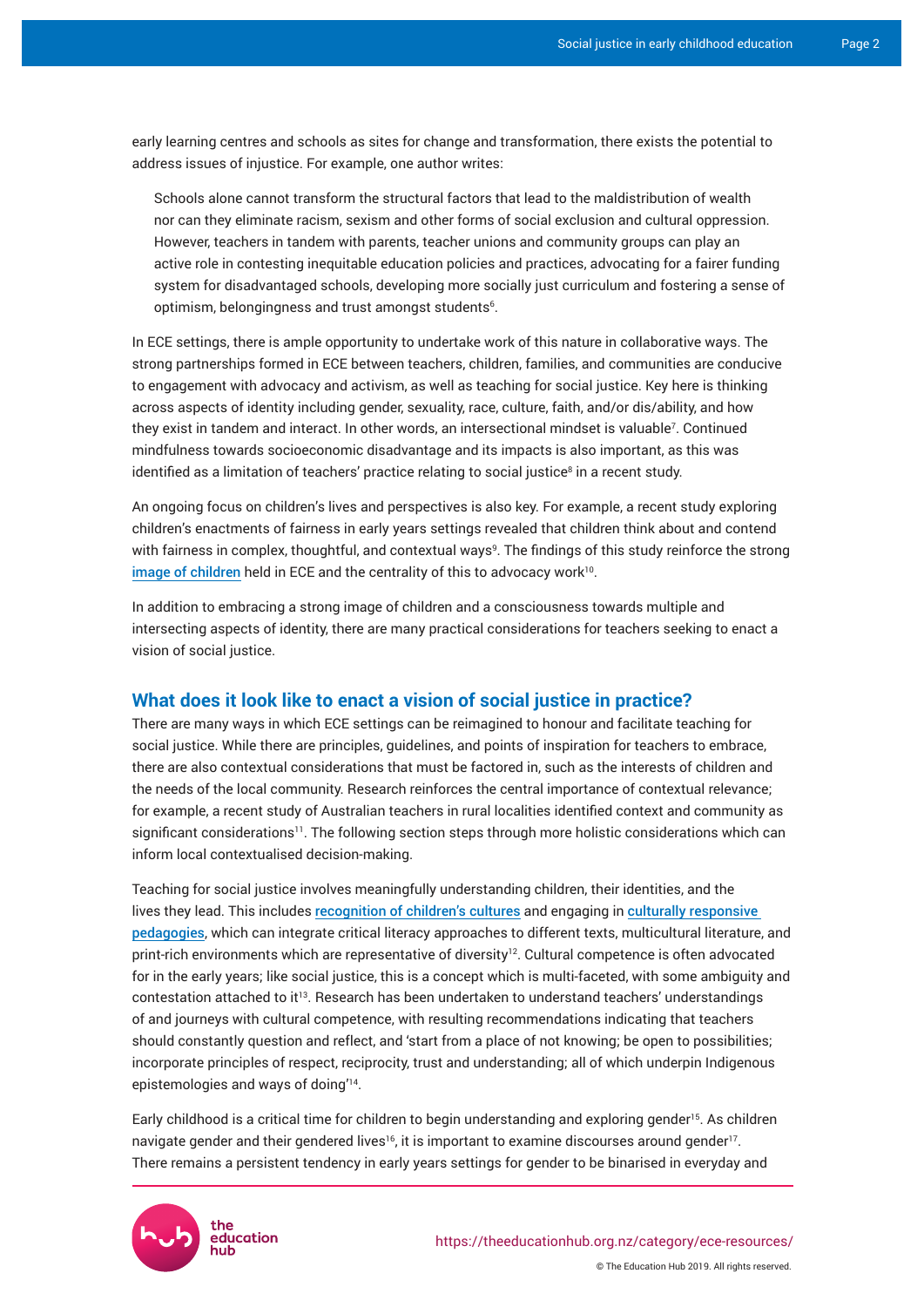subtle ways<sup>18</sup>. For example, traditional gender roles may be reinforced through play experiences, such as continuing to equate superhero play with the masculine and princess play with the feminine, or typecasting particular professions as inherently male or female<sup>19</sup>. Teachers can engage in anti-bias<sup>20</sup> and gender-expansive<sup>21</sup> practices which acknowledge the gendered nature of early childhood and seek to address gendered issues in meaningful ways. This can include challenging assumptions which stem from a binary and conventional view of gender, and seeking to create space for dialogue, exploration, and possibilities for all children.

Important also to enacting a vision of social justice in ECE is developing a meaningful understanding of the impacts of trauma on children, families, and communities. [Trauma](https://theeducationhub.org.nz/childhood-trauma-and-its-impact-2) can have a significant impact on people throughout their lifetime. This may include Adverse Childhood Experiences (ACEs) or events such as abuse, neglect, or natural disasters, which may be experienced individually or collectively. A recent and persistent example is the COVID-19 pandemic which continues to impact in individual and shared ways $^{22}$ . Guidelines relating to trauma-informed pedagogies for early childhood teachers may be further explored [here](https://theeducationhub.org.nz/trauma-informed-practice-in-early-childhood-education/), with an emphasis on integrating philosophies and practices aligned to a social justice lens.

Teaching around culture and gender are two key examples among many possibilities in terms of enacting social justice in ECE. Other issues which are relevant and important include:

- Creating safe spaces where LGBTQI+ children and families feel welcomed, honoured, and supported – this includes resisting heteronormative ways of working<sup>23</sup> and ensuring rainbow families are meaningfully included and experience a sense of belonging $^{\scriptscriptstyle 24}$ .
- Decolonisation of education spaces, which focuses on acknowledging colonisation and its continued impacts, while seeking to disrupt and reconceptualise colonial understandings<sup>25</sup>. It may mean critically reflecting on existing curriculum, resources, and practices, and considering whether they serve to sustain or privilege colonial narratives and how they can be reconsidered to make visible Indigenous and First Nations perspectives. In a conceptual paper focusing on the decolonisation of ECE, this is posited as a practice which can instil autonomy and self-belief in children to contribute to positive outcomes for all<sup>26</sup> .
- Climate change and sustainability, which are matters of critical concern where children deserve a voice and can make a difference<sup>27</sup> – for example, by exploring 'weathering-with' pedagogies which foreground connectedness between children, weather, and the world $^{\rm 28}.$

Across these areas and how teachers engage with them, ethical considerations are essential. For example, one author writes that, when embracing activist teaching with ethics at the fore, 'we must open rather than close dialogue, respect diverse perspectives in genuine ways, provide students with choices, be reflexive, and collaborate with others to ensure we don't abuse the power of our positions'<sup>29</sup>. These types of considerations can further inform how teachers honour children's rights and enact a vision of social justice. In particular, critical reflection, which holds a central place in ECE, is a common theme in the literature surrounding social justice in education. Critical reflection should be undertaken regularly with focus on examining the privilege apparent in educational paradigms and curricula<sup>30</sup>. Engaging in reflection around privilege can help teachers to understand their identities and experiences, as well as those of others, which can in turn develop and sustain quality practice $31$ .

Embracing and enacting a vision of social justice in ECE is an ongoing project for any teacher. Importantly, it is a collaborative endeavour where teachers can unite, learn from each other's perspectives and experiences, and support and care for each other. It gives teachers further opportunity to journey with children and families, in partnership, with a focus on understanding and supporting all children as individuals with their own voices and views. Meaningful engagement with philosophies and pedagogies

> the education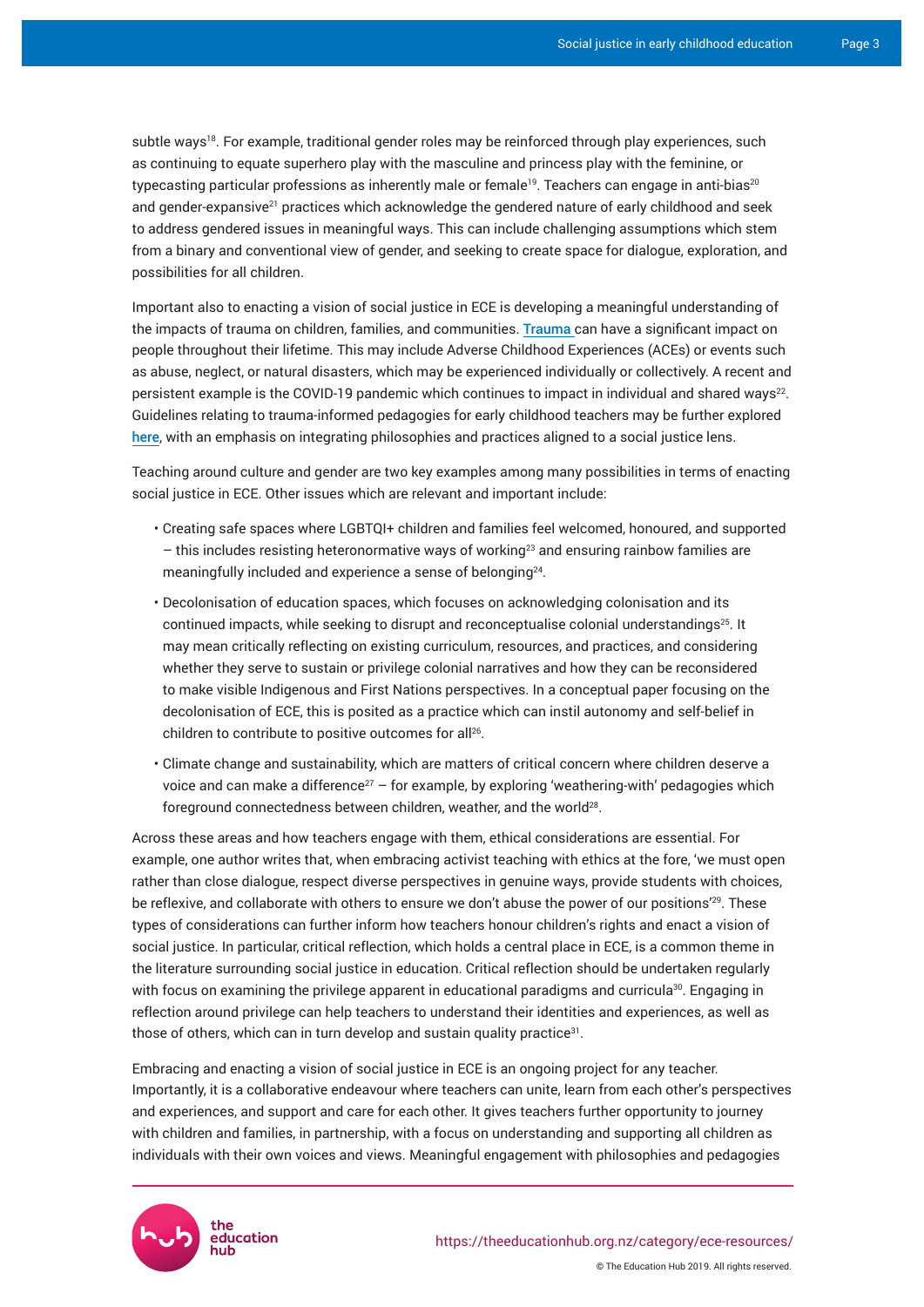for social justice also opens up space to explore issues of profound importance, such as gender equity, LGBTQI+ rights, trauma and its impacts, and the climate crisis. While these are key examples, there are many other issues and ideas to explore, and a multitude of perspectives that children can bring to these important conversations as we continue working to honour children's rights and social justice in ECE.

#### **Recommended further reading**

Chapman, R. (2022.) Moving beyond 'gender-neutral': creating gender expansive environments in early childhood education. Gender and Education, 34(1), 1-16. <http://doi.org/>[10.1080/09540253.2021.1902485](https://doi.org/10.1080/09540253.2021.1902485)

Hargraves, V. (2019). Principles for culturally responsive teaching in early childhood education. [https://theeducationhub.org.nz/principles-for-culturally](https://theeducationhub.org.nz/principles-for-culturally-responsive-teaching-in-early-childhood-education/)[responsive-teaching-in-early-childhood-education/](https://theeducationhub.org.nz/principles-for-culturally-responsive-teaching-in-early-childhood-education/)

Lee, S., Adair, J. K., Payne, K. A. & Barry, D. (2021). Revisioning fairness as social justice in Early Childhood Education. Early Childhood Education Journal. [https://](https://doi.org/10.1007/s10643-021-01233-x) [doi.org/10.1007/s10643-021-01233-x](https://doi.org/10.1007/s10643-021-01233-x)

Martin, K., & Berger, E. (2022). Childhood trauma and its impact. [https://](https://theeducationhub.org.nz/childhood-trauma-and-its-impact-2) [theeducationhub.org.nz/childhood-trauma-and-its-impact-2](https://theeducationhub.org.nz/childhood-trauma-and-its-impact-2)

Sinclair, K. (2021). Disrupting normalised discourses: Ways of knowing, being and doing cultural competence. The Australian Journal of Indigenous Education, 50(1), 203-211.<http://doi.org/10.1017/jie.2018.23>

### **Glossary**

**Intersectionality:** The connection or intersection of different aspects of a person's identity, such as gender, sexuality, race, ethnicity, dis/ability. Examining identity through an intersectional lens helps in understanding multiple and overlapping factors which can create dis/advantage, marginalisation, or privilege for people and communities.

**Marginalisation:** Marginalisation relates to the exclusionary social positioning and limitation or denial of rights, status, access, opportunities, and/or resources to particular people or groups. It may be related to aspects of a person's identity or lived experience.

**Privilege:** Social privilege refers to the advantage and power afforded to particular people or groups based on their identity/identities or status within society.

## **Endnotes**

- 1 Jackson, B. (2005). The conceptual history of social justice. Political Studies Review, 3(3), 356 – 373. <https://doi.org/10.1111/j.1478-9299.2005.00028.x>
- 2 Smith, A.B., McLeigh, J.D, & Spaulding, W. (2016). Achieving social justice for children. American Journal of Orthopsychiatry, 86(5), 500-507. [https://doi.](https://doi.apa.org/doi/10.1037/ort0000191) [org/10.1037/ort0000191](https://doi.apa.org/doi/10.1037/ort0000191)
- 3 Bloch, M. (2019). Social justice in early education and child care: What is and what ought to be. In S.A. Kessler & B. B. Swadener, Educating for Social Justice in Early Childhood. Taylor & Francis Group. [http://ebookcentral.proquest.com/](http://ebookcentral.proquest.com/lib/curtin/detail.action?docID=5894126) [lib/curtin/detail.action?docID=5894126](http://ebookcentral.proquest.com/lib/curtin/detail.action?docID=5894126)
- 4 Jackson, 2005.



© The Education Hub 2019. All rights reserved.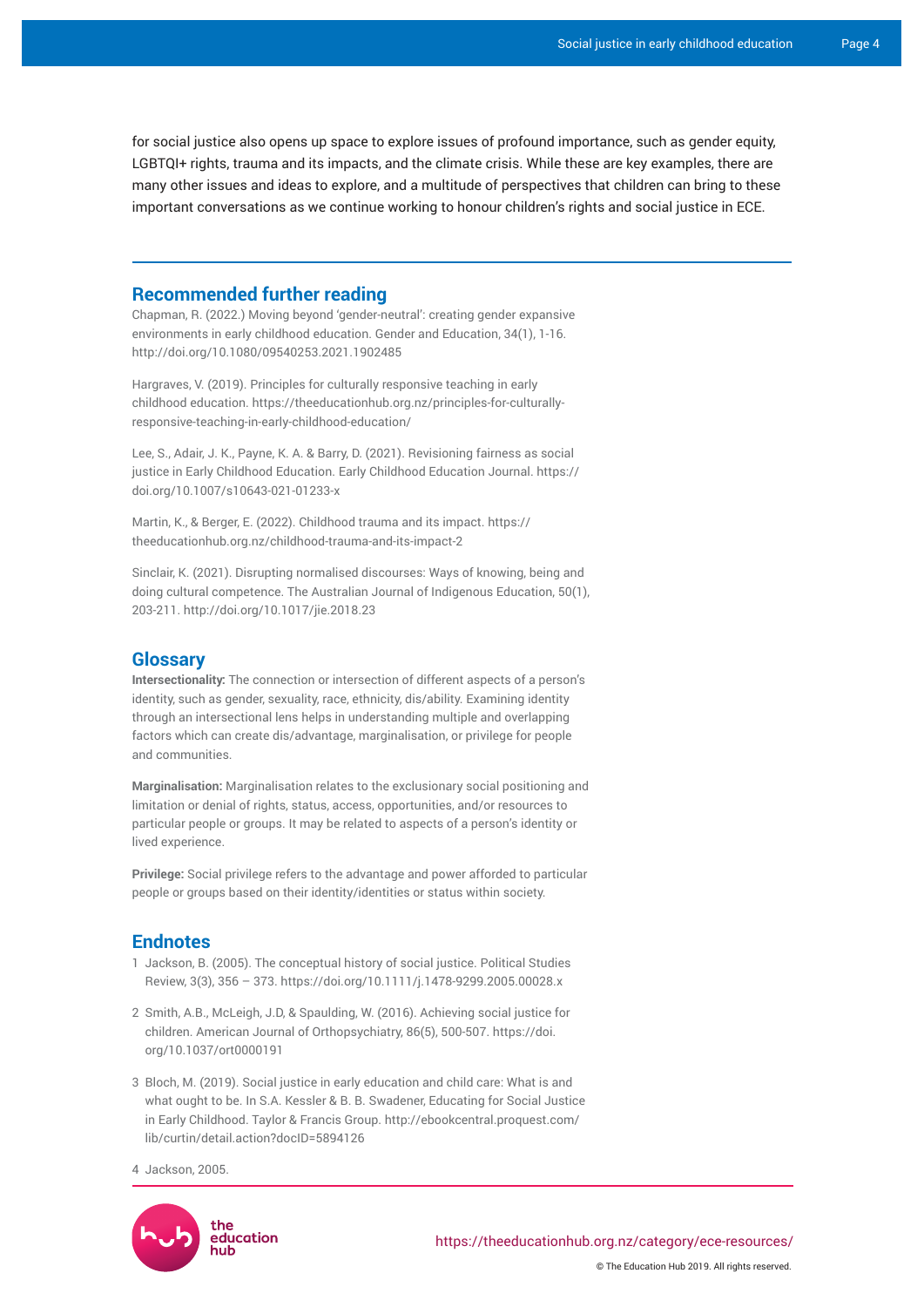- 5 Smith, McLeigh, & Spaulding, 2016.
- 6 McInerney, P. (2012). Rediscovering discourses of social justice: Making hope practical. In B. Down & J. Smyth (Eds.), Critical voices in teacher education: Teaching for social justice in conservative times. Springer.
- 7 Konstantoni, K. & Emejulu, A. (2016). When intersectionality met childhood studies: the dilemmas of a travelling concept. Children's Geographies, 15(1), 6-22.<https://doi.org/10.1080/14733285.2016.1249824>
- 8 Nolan, A., & Lamb, S. (2019). Exploring the social justice work of early childhood educators. Policy Futures in Education, 17(5), 618–633. [https://doi.](https://doi.org/10.1177/1478210318796282) [org/10.1177/1478210318796282](https://doi.org/10.1177/1478210318796282)
- 9 Lee, S., Adair, J.K., Payne, K.A. & Barry, D. (2021). Revisioning fairness as social justice in Early Childhood Education. Early Childhood Education Journal. [https://](https://doi.org/10.1007/s10643-021-01233-x) [doi.org/10.1007/s10643-021-01233-x](https://doi.org/10.1007/s10643-021-01233-x)
- 10 Lee et al., 2021.
- 11 Christopher, V., Turner, M., & Green, N. C. (2022). Educator perceptions of early learning environments as places for privileging social justice in rural and remote communities. Education Sciences, 12(1), 40. [http://dx.doi.org/10.3390/](http://dx.doi.org/10.3390/educsci12010040) [educsci12010040](http://dx.doi.org/10.3390/educsci12010040)
- 12 Bennett, S., Alberton Gunn, A., Gayle-Evans, G., Barrera, E. S. & Leung, C. B. (2018). Culturally responsive literacy practices in an early childhood community. Early Childhood Education Journal, 46(2), 241-248. [http://doi.](http://doi.org/10.1007/s10643-017-0839-9) [org/10.1007/s10643-017-0839-9](http://doi.org/10.1007/s10643-017-0839-9)
- 13 Sinclair, K. (2021). Disrupting normalised discourses: Ways of knowing, being and doing cultural competence. The Australian Journal of Indigenous Education, 50(1), 203-211. <http://doi.org/10.1017/jie.2018.23>
- 14 Sinclair, 2021.
- 15 Callahan, S. & Nicholas, L. (2018). Dragon wings and butterfly wings: Implicit gender binarism in early childhood. Gender and Education, 31(6), 705-723. <https://doi.org/10.1080/09540253.2018.1552361>
- 16 Robinson, K.H. & Diaz, C.J. (2016). Diversity and difference in childhood: Issues for theory and practice. McGraw Hill.
- 17 Chapman, R. (2022.) Moving beyond 'gender-neutral': creating gender expansive environments in early childhood education. Gender and Education, 34(1), 1-16.<http://doi.org/>[10.1080/09540253.2021.1902485](https://doi.org/10.1080/09540253.2021.1902485)
- 18 Callahan & Nicholas, 2018.
- 19 Callahan & Nicholas, 2018.
- 20 Campbell, S., Smith, K., & Alexander, K. (2016). The gender factor: Continuing the dialogue. In R. R. Scarlet (Ed.), The Anti-Bias Approach in Early Childhood (3rd ed., pp. 41-50). Multiverse.
- 21 Chapman, R. (2022.) Moving beyond 'gender-neutral': creating gender expansive environments in early childhood education. Gender and Education, 34(1), 1-16.<http://doi.org/>[10.1080/09540253.2021.1902485](https://doi.org/10.1080/09540253.2021.1902485)
- 22 Phelps, Chavez & Sperry, Linda. (2020). Children and the COVID-19 pandemic. Psychological Trauma: Theory, Research, Practice, & Policy, 12.